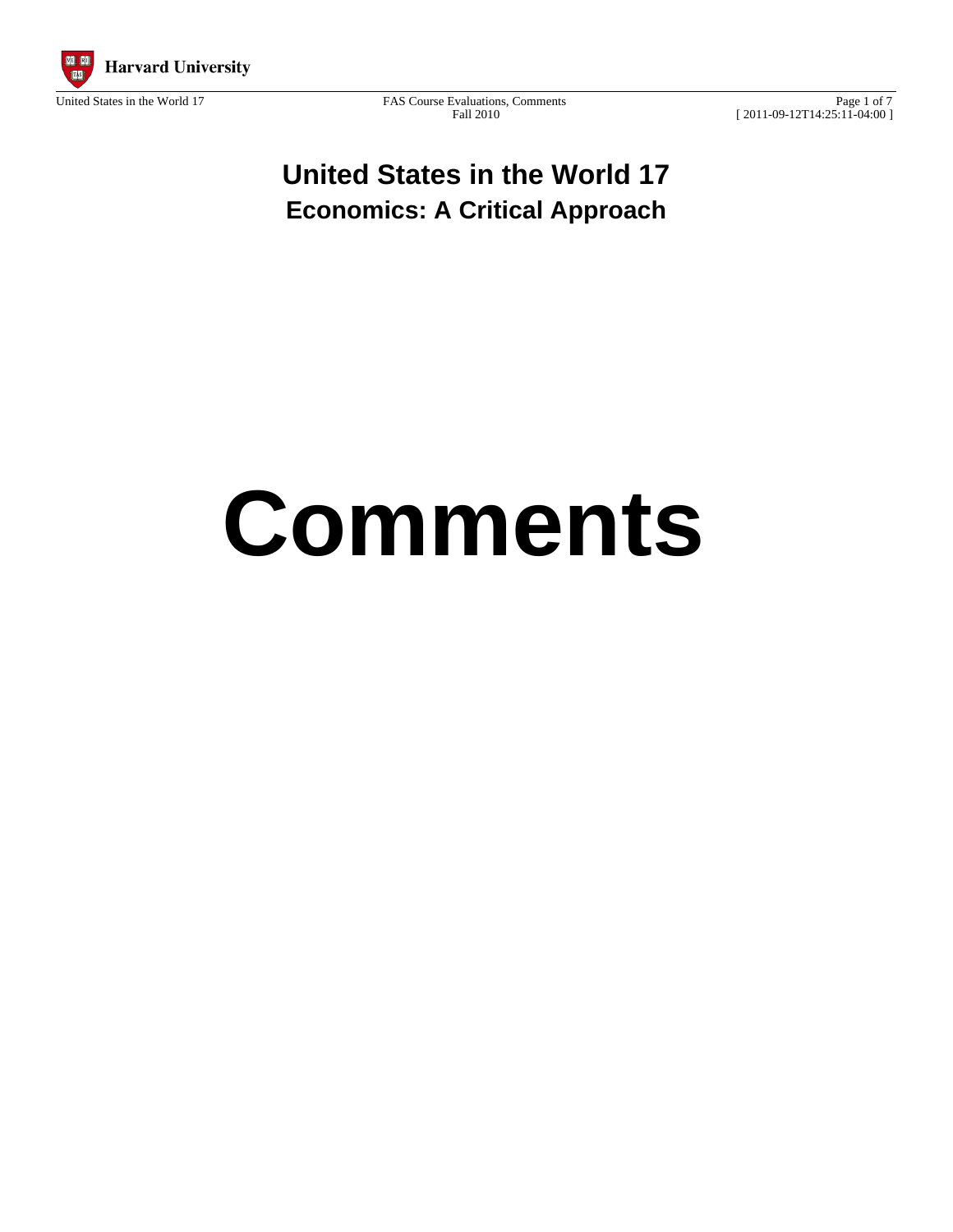

### **WHAT WOULD YOU LIKE TO TELL FUTURE STUDENTS ABOUT THIS CLASS?**

#### **Course**

Evaluate the course overall.: **4 (very good)**

Take this class. It's an easy class, and it will make you a much more informed citizen. The lectures can occasionally be a bit slow, but it's clear that the professor is passionate about the subject matter and I found the ideas we learned about to be very interesting. If your goal is to learn, on a basic level, how to think about the economy, I think this class is better than Ec 10 (though I have not taken Ec 10) because it helps you see economics from more than one perspective and think more critically about the things you read and hear.

Evaluate the course overall.: **4 (very good)**

Very interesting way to learn a little about economics and the faults of the field. Incredibly low workload and a really good overview. Has its faults, but it's a good class overall

Evaluate the course overall.: **4 (very good)**

for an economics class, it's a great one. Surprisingly interesting, especially for Social Studies students, because it's more real world applicable than Ec 10. I just wish I had given it more of my time and attention, because I would have gotten more out of it. Marglin makes everything accesible and understandable, even for someone with no previous knowledge of or experience with Economics. The exams were not tricky, you just need to study and keep up!

Evaluate the course overall.: **3 (good)**

never went to a single lecture. i don't think it's that hard. just make sure you try to reason through the somewhat bizarre logic that's presented in the critiques...

Evaluate the course overall.: **5 (excellent)**

Unless you want to be an economics concentrator, take this class instead of Ec10. You get the same material (or at least the important material for understanding on a basic level how economics works--with much less math) in only one semester, and you also learn CRUCIAL critiques of the economic framework as a whole. From Ec10 you do NOT get a good understanding of how flawed economics is. Take this class.

Evaluate the course overall.: **4 (very good)**

This is a very good, interesting alternative to Ec10 if you do not want to be an econ concentrator. The critiques were very enlightening and showed how much of the story is "missing" from mainstream economics. The exams weren't difficult, but make sure you go to lecture, even though class can be a little boring.

Evaluate the course overall.: **5 (excellent)**

Absolutely take this course! I'd already had a thorough economic training, but Marglin's opinions are incredibly interesting and valuable. Also, he brings fresh apples from his orchard to class! Also, if you're looking for an easy gen-ed, this is a pretty low time commitment.

Evaluate the course overall.: **4 (very good)**

Though lectures may be a bit confusing what you will get out of this course is absolutely worth it!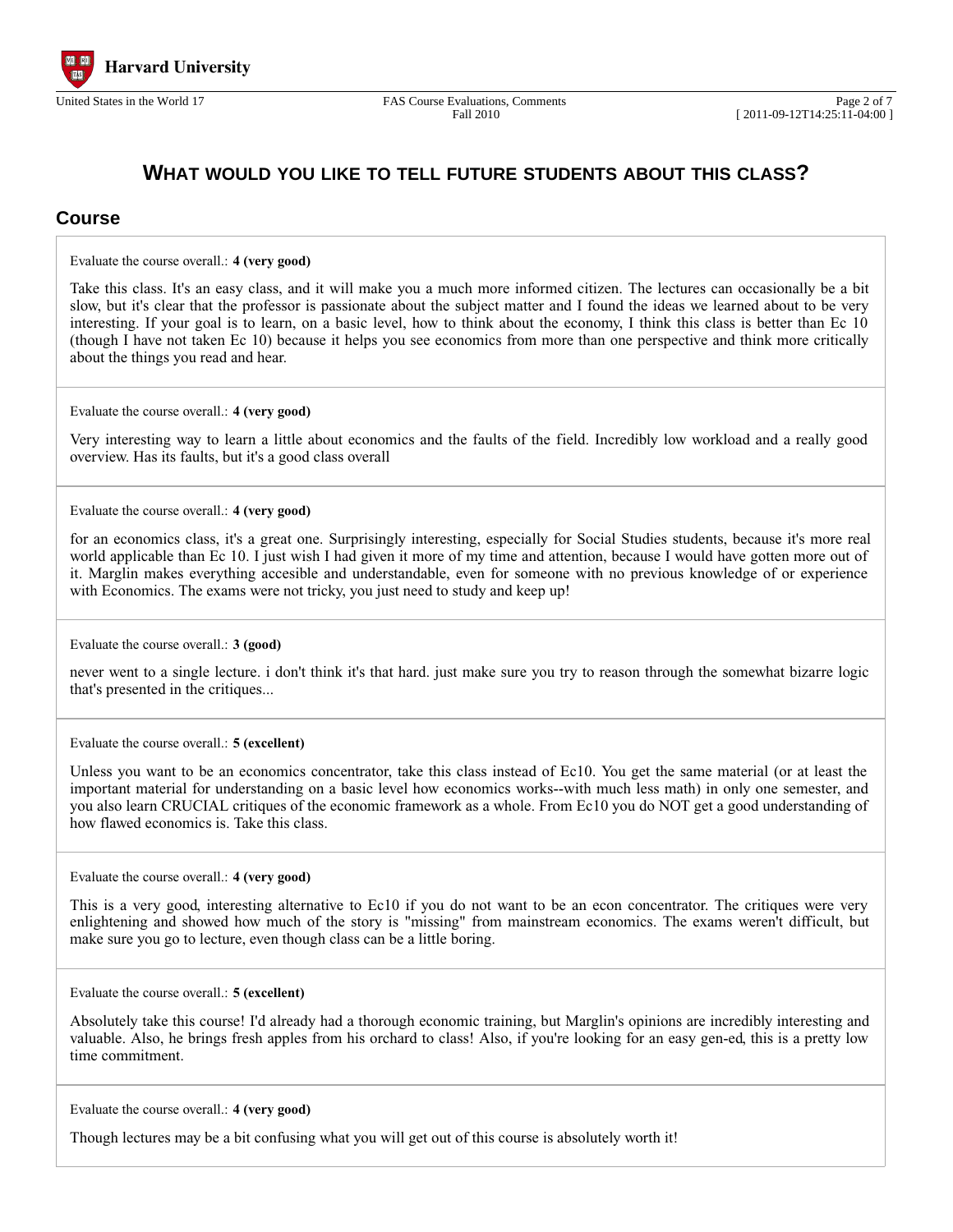

Page 3 of 7 [ 2011-09-12T14:25:11-04:00 ]

Evaluate the course overall.: **3 (good)**

If you have to take economics for Social Studies, take this one.

Evaluate the course overall.: **4 (very good)**

keep on top of what is going on (ie go to lecture and at least glance at the readings). Don't bother with optional readings though

Evaluate the course overall.: **1 (unsatisfactory)**

don't take it if you want to understand economics before you criticize it

Evaluate the course overall.: **3 (good)**

I took USW17 because I wanted exposure to micro AND macro economics from a critical perspective, but I only had one term to dedicate to this endeavor. Well, I was exposed to all of these topics, so I do not regret taking the course. At the end, I had a basic understanding of how to think about microeconomics, the rudiments of the reasoning behind macroeconomic policy, and some very interesting (if not all very scientific, rigorous, or "economic") critiques. However, this course is a little frustrating. Lecture is interrupted by student questions of little relevance, rarely covers the day's allocated amount of material, and doesn't spend more time on more important topics. Furthermore, tests and midterms are much harder than psets; the psets aren't very extensive or challenging, and they don't require mastery of the material. You probably won't leave this course with a good idea of what the "mainstream" actually believes, since the "mainstream" isn't very well defined. You will probably leave the course with a pretty good handle on some interesting critiques (Keynesian, distributional, ecological, and foundational). A good TF is essential to the experience of this course; you need to meet weekly with someone with a talent for distilling the important points from lecture. I found the textbook readings necessary for understanding, but all tested material comes from the lecture slides. Anything marked "supplementary" is apparently optional, but probably interesting.

Evaluate the course overall.: **2 (fair)**

If you take this class seriously and keep up with the reading, you should be fine. Doing nothing at all until a day before the midterm, and then trying to read the entire textbook, is not the way to go.

Evaluate the course overall.: **4 (very good)**

It's great

Evaluate the course overall.: **5 (excellent)**

This class is very straightforward. If you're looking to learn hard economics, you will be disappointed -- there isn't time to go into all the mechanisms of neoclassical theory in depth. But if you just want a familiarity with the language and general applications of economics, this is perfect for you. There's lots of resources, this class makes it easy to learn.

Evaluate the course overall.: **5 (excellent)**

An excellent alternative to Ec10.

Evaluate the course overall.: **5 (excellent)**

It's unique experience, and one that non-economics concentrators (and econ concentrators too) can really benefit from.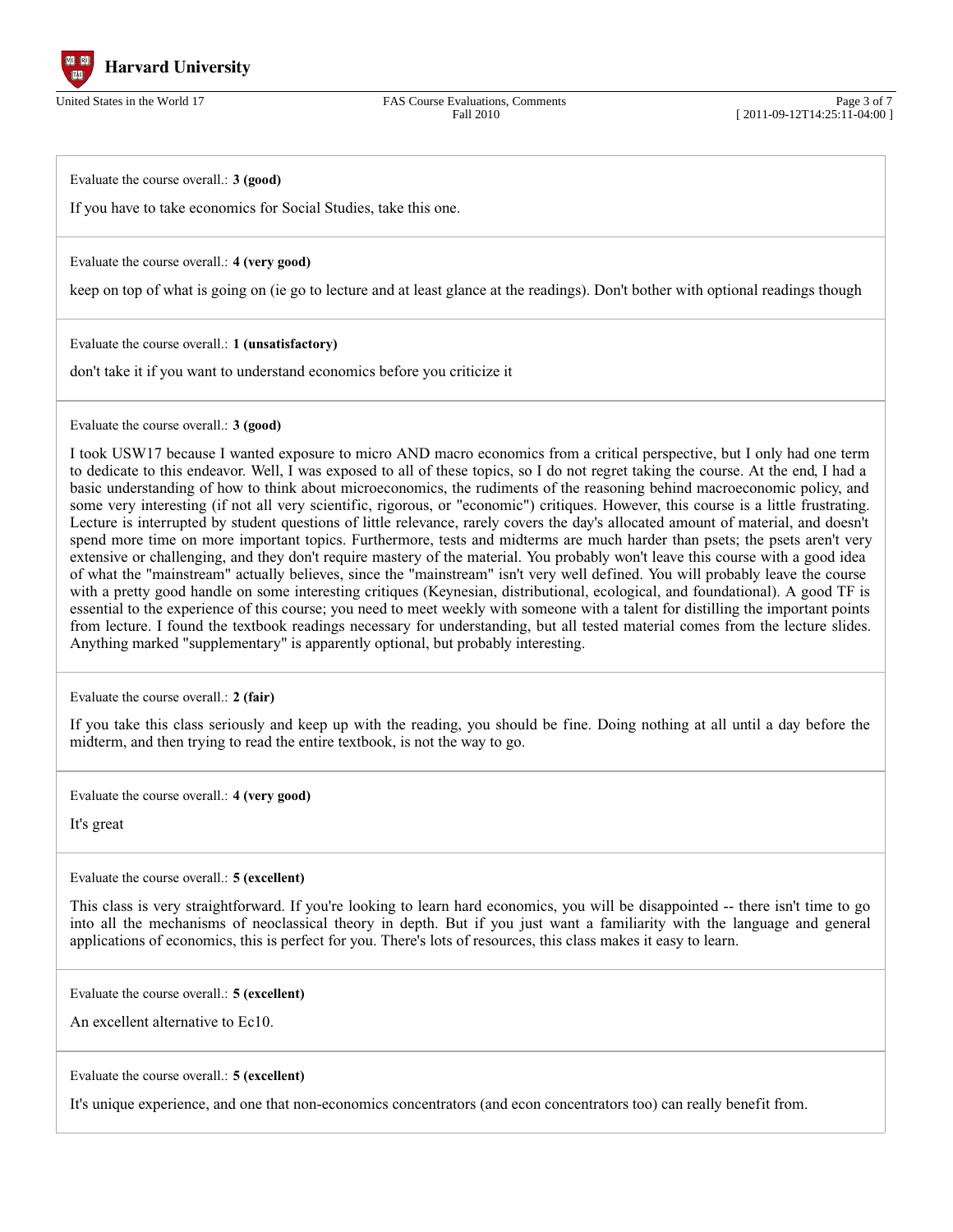

Page 4 of 7 [ 2011-09-12T14:25:11-04:00 ]

Evaluate the course overall.: **4 (very good)**

Marglin is a very interesting professor but his class is manageable only if you have a strong background in economics. He tends to put too much material on the final and this makes it very difficult to answer all the questions within the alloted time.

Evaluate the course overall.: **5 (excellent)**

This is an awesome, unique, memorable course. It's taught with care and intelligence. You'll learn so much, both inside economics and critiquing it. I'm so glad I took it, and I won't soon forget it. It fits really well with Social Studies, especially if you take it junior year (so you can look back on all of SS10). Take this class! Don't write it off as communomics -- it provides a really necessary critical perspective and you're always allowed to disagree.

Evaluate the course overall.: **2 (fair)**

The sections are great. The first half is terrible if you have not background by the second half is a lot easier. The professor has terrible lectures

Evaluate the course overall.: **4 (very good)**

The content was worth taking the course, but had the course not been a \*critical\* economics course, I would not have taken it.

Evaluate the course overall.: **3 (good)**

If knowing economics is important to you, then take this course; if you have no interest in economics, you will not find the course interesting.

Evaluate the course overall.: **3 (good)**

This class teaches you everything you ever wanted to know about economics (and some things you didn't). Warning: That is a lot of economics and it is very easy to get lost in all the material if you're not already familiar with basic economics!! Lectures don't help either.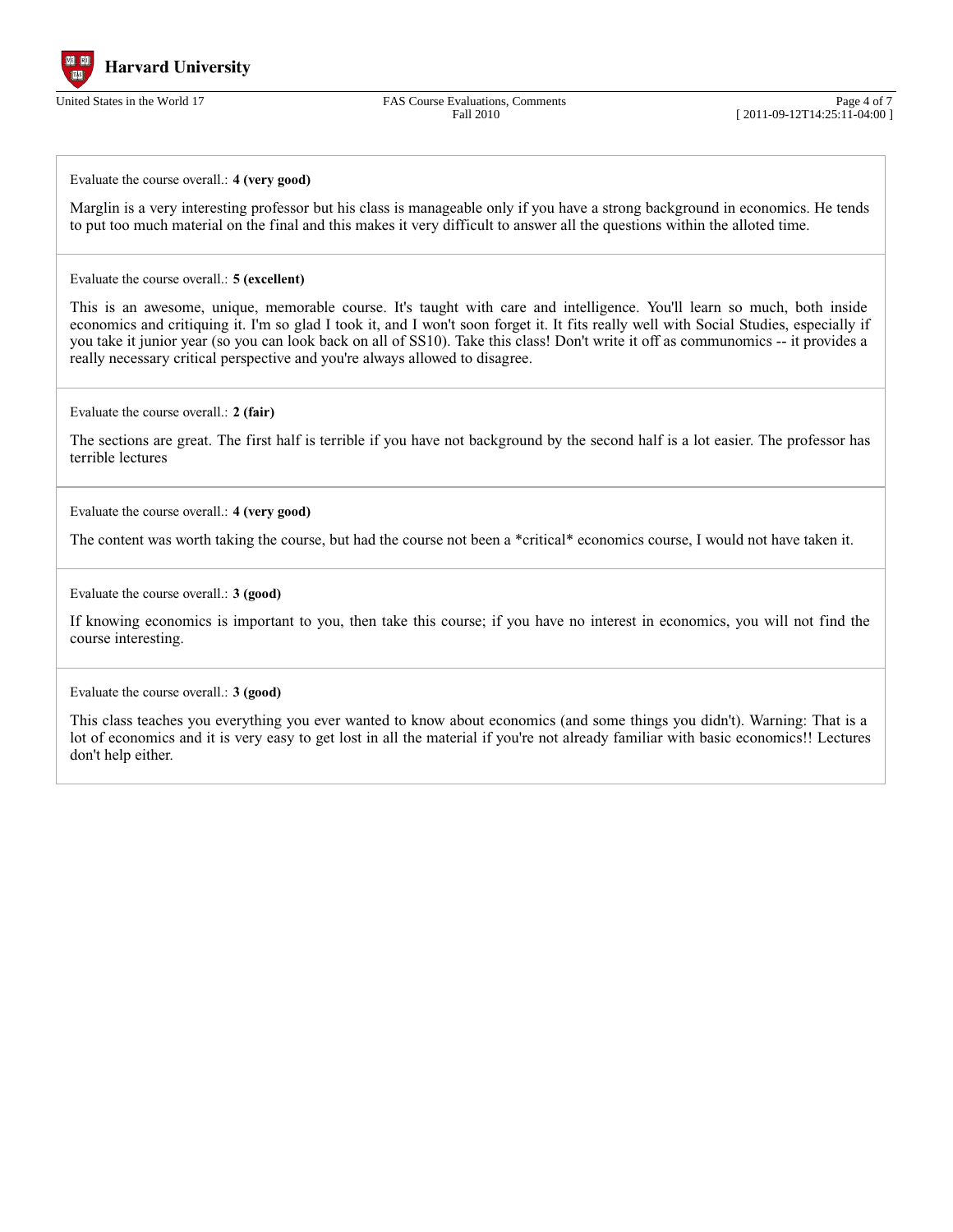

Fall 2010

## **PLEASE COMMENT ON YOUR SECTION LEADER'S TEACHING.**

#### **Larson, Jennifer Mary**

Evaluate the course overall.: **4 (very good)**

| Evaluate your Section Leader overall.: 4 (very good) |  |
|------------------------------------------------------|--|
|------------------------------------------------------|--|

Jenn did a very good job explaining the concepts we learned in lecture -- she always made them very clear and understandable. Sometimes I think she simplified a bit more than was necessary. She was also engaging and got people talking in section. I was also very impressed and pleased when she defended our classroom against the interlopers during our first section.

Evaluate the course overall.: **4 (very good)** Evaluate your Section Leader overall.: **4 (very good)**

Jenn tried valiantly in a section full of people who didn't seem to understand anything and given a section syllabus that asked her to basically repeat each week's lecture. Section was miserable but it wasn't really her fault. She didn't seem totally sure about all of the material but she tried. She was very nice and I liked seeing her each week.

Evaluate the course overall.: **3 (good)**

Evaluate your Section Leader overall.: **5 (excellent)**

I was very impressed with her ability to lead a section.

Evaluate the course overall.: **5 (excellent)** Evaluate your Section Leader overall.: **5 (excellent)**

Jenn was great!! I learned everything in section and she conveyed all the material with clarity and precision. Also very funny. Great TF!

Evaluate the course overall.: **4 (very good)**

Evaluate your Section Leader overall.: **5 (excellent)**

Jenn was an awesome teacher who understood the material well and knew how to teach it to her section in a way we understood and was engaging.

Evaluate the course overall.: **5 (excellent)** Evaluate your Section Leader overall.: **5 (excellent)**

There was nothing really about which to write home, but she is perfectly competent.

Evaluate the course overall.: **3 (good)** Evaluate your Section Leader overall.: **4 (very good)**

Great at explaining everything.

Evaluate the course overall.: **2 (fair)** Evaluate your Section Leader overall.: **5 (excellent)**

I would not have understood anything in the course if it wasn't for Jenn.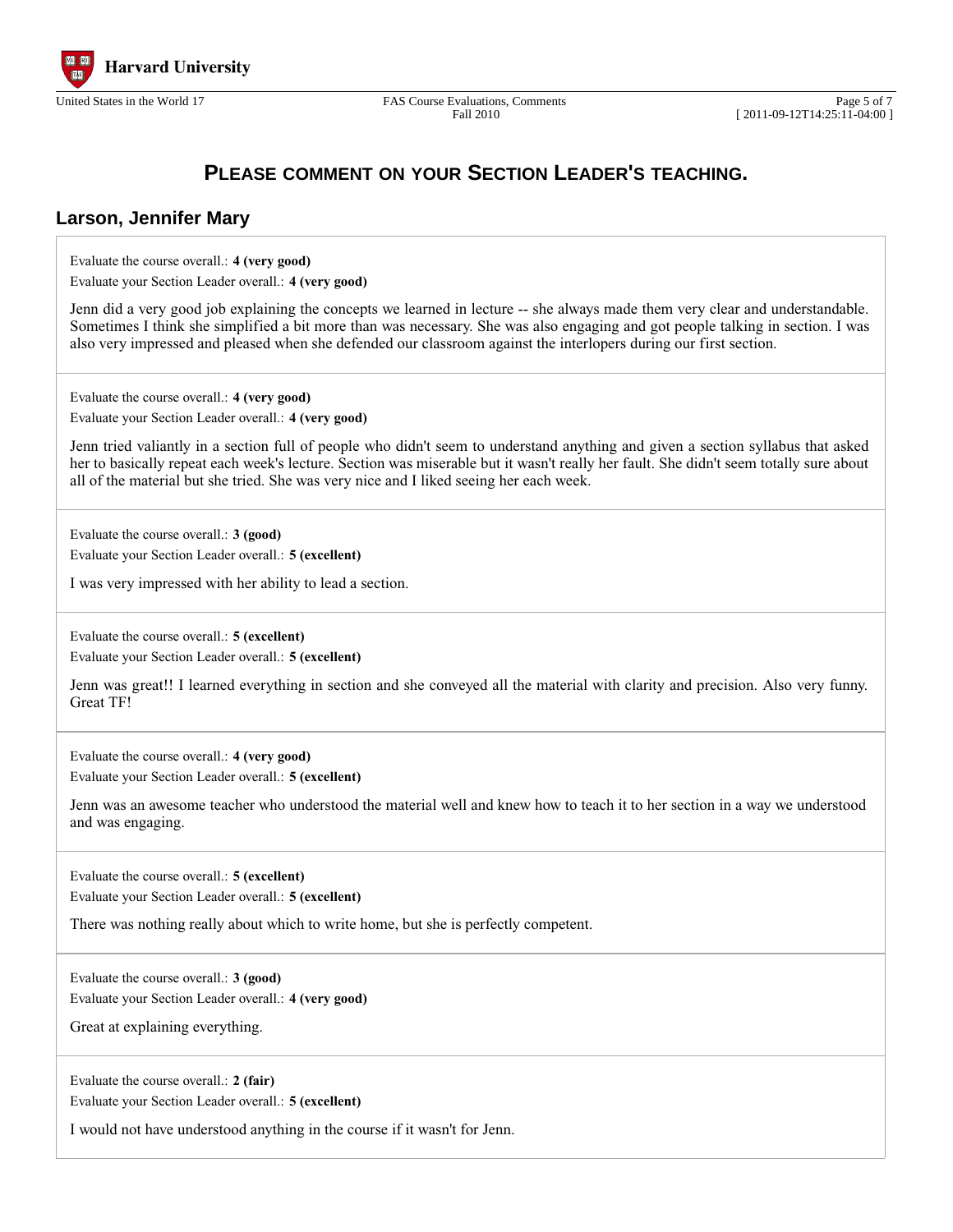

Page 6 of 7 [ 2011-09-12T14:25:11-04:00 ]

Evaluate the course overall.: **4 (very good)** Evaluate your Section Leader overall.: **5 (excellent)**

Jenn is the reason I passed this course, I really enjoyed her section and learned a lot from her teaching. She is very clear and explains things very thoroughly.

Evaluate the course overall.: **3 (good)** Evaluate your Section Leader overall.: **3 (good)**

reviews of lecture, but necessary ones.

Evaluate the course overall.: **1 (unsatisfactory)** Evaluate your Section Leader overall.: **1 (unsatisfactory)**

she just read aloud to us, barely taught anything in reality

Evaluate the course overall.: **3 (good)**

Evaluate your Section Leader overall.: **5 (excellent)**

Jenn is amazing. She presents material clearly and succinctly and answers questions very well. She's available and ready to help. Section atmosphere is encouraging and welcoming.

Evaluate the course overall.: **4 (very good)** Evaluate your Section Leader overall.: **5 (excellent)**

Jenn was an excellent TF. One of the best that I've had at Harvard.

Evaluate the course overall.: **4 (very good)** Evaluate your Section Leader overall.: **5 (excellent)**

Never had a better section leader. She made concepts easy to understand and was always willing to help.

Evaluate the course overall.: **5 (excellent)**

Evaluate your Section Leader overall.: **4 (very good)**

Jenn was a great section leader, encouraging participation without singling out students. She grades fairly and returns assignments on time. She treats students with respect and kindness. She is knowledgeable about the subject matter, and is a very effective teacher.

Evaluate the course overall.: **5 (excellent)**

Evaluate your Section Leader overall.: **5 (excellent)**

Our section felt a bit lackluster, but I don't think that was Jenn's fault at all.

Evaluate the course overall.: **5 (excellent)**

Evaluate your Section Leader overall.: **5 (excellent)**

One of the best section leaders I've had. Sections are SO useful and interesting. I always made sure I studied my section notes before exams. Questions were always answered helpfully and intelligently. Really really good section leader